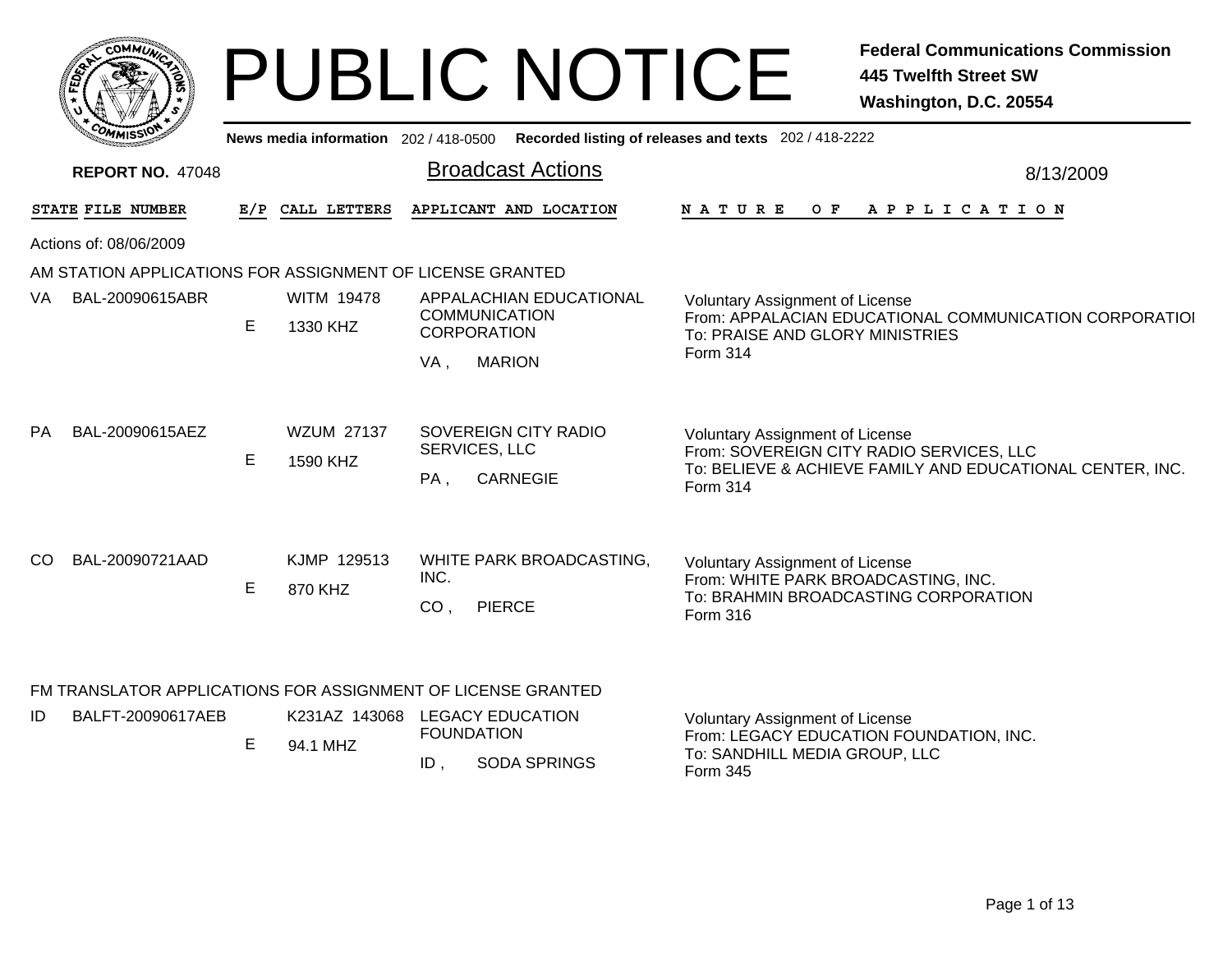|      | <b>COMMUT</b>                                                   |     |                                            |        | <b>PUBLIC NOTICE</b>                                                                    |                                                                              | <b>Federal Communications Commission</b><br><b>445 Twelfth Street SW</b><br>Washington, D.C. 20554                      |
|------|-----------------------------------------------------------------|-----|--------------------------------------------|--------|-----------------------------------------------------------------------------------------|------------------------------------------------------------------------------|-------------------------------------------------------------------------------------------------------------------------|
|      |                                                                 |     |                                            |        | News media information 202/418-0500 Recorded listing of releases and texts 202/418-2222 |                                                                              |                                                                                                                         |
|      | <b>REPORT NO. 47048</b>                                         |     |                                            |        | <b>Broadcast Actions</b>                                                                |                                                                              | 8/13/2009                                                                                                               |
|      | STATE FILE NUMBER                                               | E/P | CALL LETTERS                               |        | APPLICANT AND LOCATION                                                                  | N A T U R E<br>O F                                                           | A P P L I C A T I O N                                                                                                   |
|      | Actions of: 08/06/2009                                          |     |                                            |        |                                                                                         |                                                                              |                                                                                                                         |
|      | FM TRANSLATOR APPLICATIONS FOR ASSIGNMENT OF LICENSE GRANTED    |     |                                            |        |                                                                                         |                                                                              |                                                                                                                         |
| ID   | BALFT-20090617AEC                                               | E   | K255BS 152716 LEGACY EDUCATION<br>98.9 MHZ | $ID$ , | <b>FOUNDATION</b><br><b>SODA SPRINGS</b>                                                | Voluntary Assignment of License<br>To: SANDHILL MEDIA GROUP, LLC<br>Form 345 | From: LEGACY EDUCATION FOUNDATION, INC.                                                                                 |
|      | Actions of: 08/10/2009                                          |     |                                            |        |                                                                                         |                                                                              |                                                                                                                         |
|      | DIGITAL CLASS A TV APPLICATIONS FOR DIGITAL FLASH CUT DISMISSED |     |                                            |        |                                                                                         |                                                                              |                                                                                                                         |
| CA - | BDFCDTA-20080801ASC                                             | E   | <b>KRET-CA</b><br>10536<br>CHAN-45         | CA.    | <b>CHARLES R. MEEKER</b><br><b>CATHEDRAL CITY</b>                                       | Minor change of callsign KRET-CA.                                            |                                                                                                                         |
|      | DIGITAL TV APPLICATIONS FOR CP EXTENSION DISMISSED              |     |                                            |        |                                                                                         |                                                                              |                                                                                                                         |
| TX.  | BEPCDT-20090129ACC                                              | E   | KBMT-DT<br>10150<br>CHAN-12                | $TX$ , | KBMT LICENSE COMPANY, LLC<br><b>BEAUMONT</b>                                            |                                                                              | Extension of time to complete construction authorized pursuant<br>to a modification of a DTV permit: BMPCDT-20080616AEJ |
| TX.  | BEPCDT-20090611ACB                                              | Е   | <b>KBMT 10150</b><br>CHAN-12               | TX .   | KBMT LICENSE COMPANY, LLC<br><b>BEAUMONT</b>                                            | BMPCDT-20080616AEJ                                                           | Extension of time to complete digital construction permit:                                                              |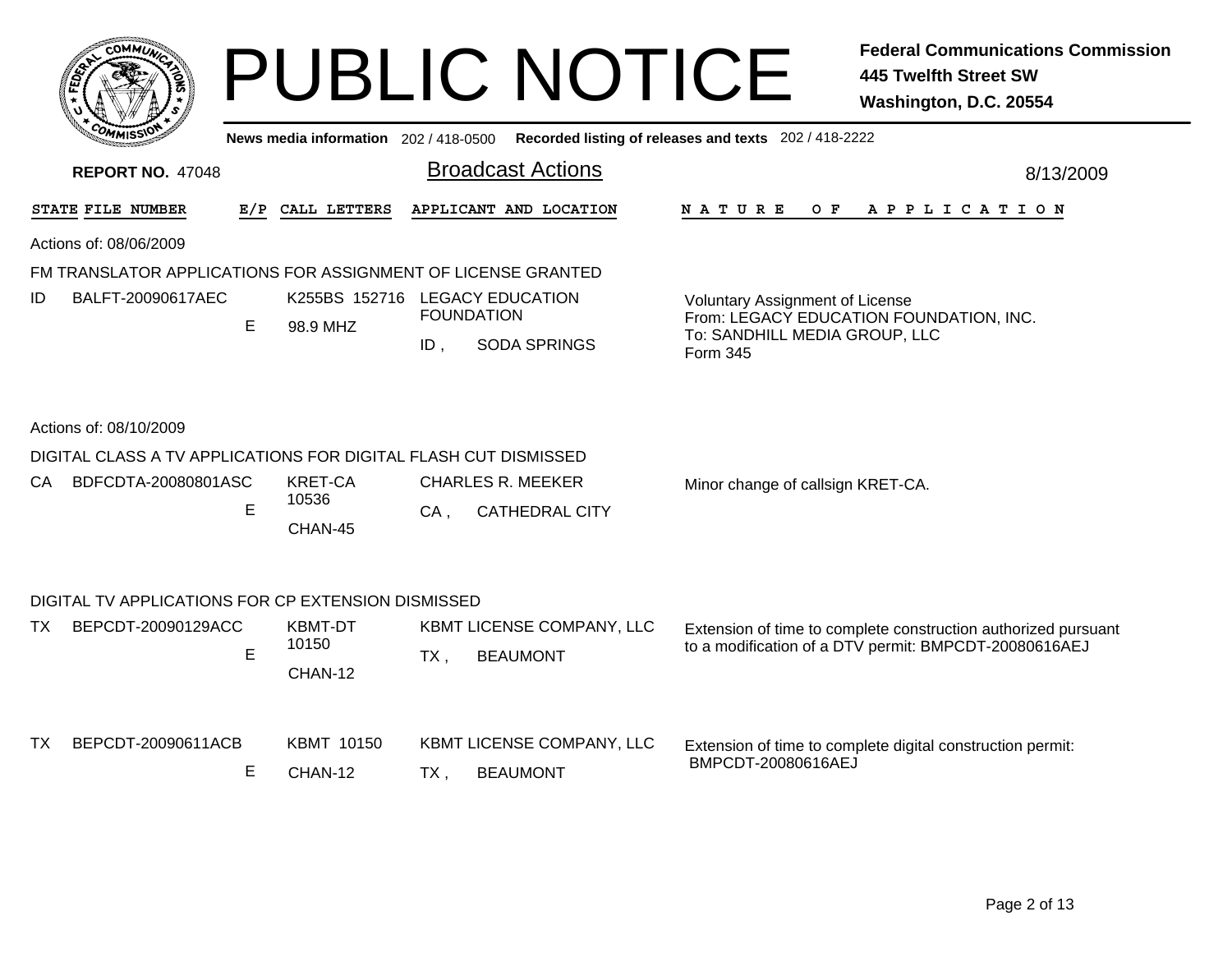|     |                                                                            |     |                                     | <b>PUBLIC NOTICE</b>                                                                                                                | <b>Federal Communications Commission</b><br><b>445 Twelfth Street SW</b><br>Washington, D.C. 20554                     |
|-----|----------------------------------------------------------------------------|-----|-------------------------------------|-------------------------------------------------------------------------------------------------------------------------------------|------------------------------------------------------------------------------------------------------------------------|
|     |                                                                            |     |                                     | News media information 202/418-0500 Recorded listing of releases and texts 202/418-2222                                             |                                                                                                                        |
|     | <b>REPORT NO. 47048</b>                                                    |     |                                     | <b>Broadcast Actions</b>                                                                                                            | 8/13/2009                                                                                                              |
|     | STATE FILE NUMBER                                                          | E/P | CALL LETTERS                        | APPLICANT AND LOCATION                                                                                                              | <b>NATURE</b><br>APPLICATION<br>O F                                                                                    |
|     | Actions of: 08/10/2009                                                     |     |                                     |                                                                                                                                     |                                                                                                                        |
|     |                                                                            |     |                                     | FM TRANSLATOR APPLICATIONS FOR MINOR CHANGE TO A LICENSED FACILITY DISMISSED                                                        |                                                                                                                        |
| KS. | BPFT-20070806ACH                                                           | E.  | <b>K275BD</b><br>149164<br>92.1 MHZ | ZIMMER RADIO, INC.<br>KS,<br><b>PITTSBURG</b>                                                                                       | Minor change in licensed facilities, callsign K275BD.<br>Dismissed 8/10/2009 per Applicant's request-no letter sent.   |
| AZ. | BDFCDTL-20080418ABB                                                        | E   | <b>KWTA-LP</b><br>52978             | DIGITAL TRANSLATOR OR DIGITAL LPTV APPLICATIONS FOR DIGITAL FLASH CUT DISMISSED<br><b>VENTURE TECHNOLOGIES</b><br><b>GROUP, LLC</b> | Minor change of callsign KWTA-LP.                                                                                      |
| NM. | BDFCDTL-20080804ABM                                                        | Е   | CHAN-31<br>KAEP-LP 35325<br>CHAN-42 | $AZ$ ,<br><b>TUCSON</b><br>KOB-TV, LLC<br>$NM$ .<br><b>LAS CRUCES</b>                                                               | Minor change of callsign KAEP-LP.                                                                                      |
| OH  | AM STATION APPLICATIONS FOR TRANSFER OF CONTROL GRANTED<br>BTC-20090618AAF | E.  | <b>WGNZ 36075</b><br>1110 KHZ       | <b>L&amp;D BROADCASTERS INC.</b><br><b>FAIRBORN</b><br>$OH$ ,                                                                       | <b>Voluntary Transfer of Control</b><br>From: TIM LIVINGSTON<br>To: NORMAN LIVINGSTON AND VELMA LIVINGSTON<br>Form 315 |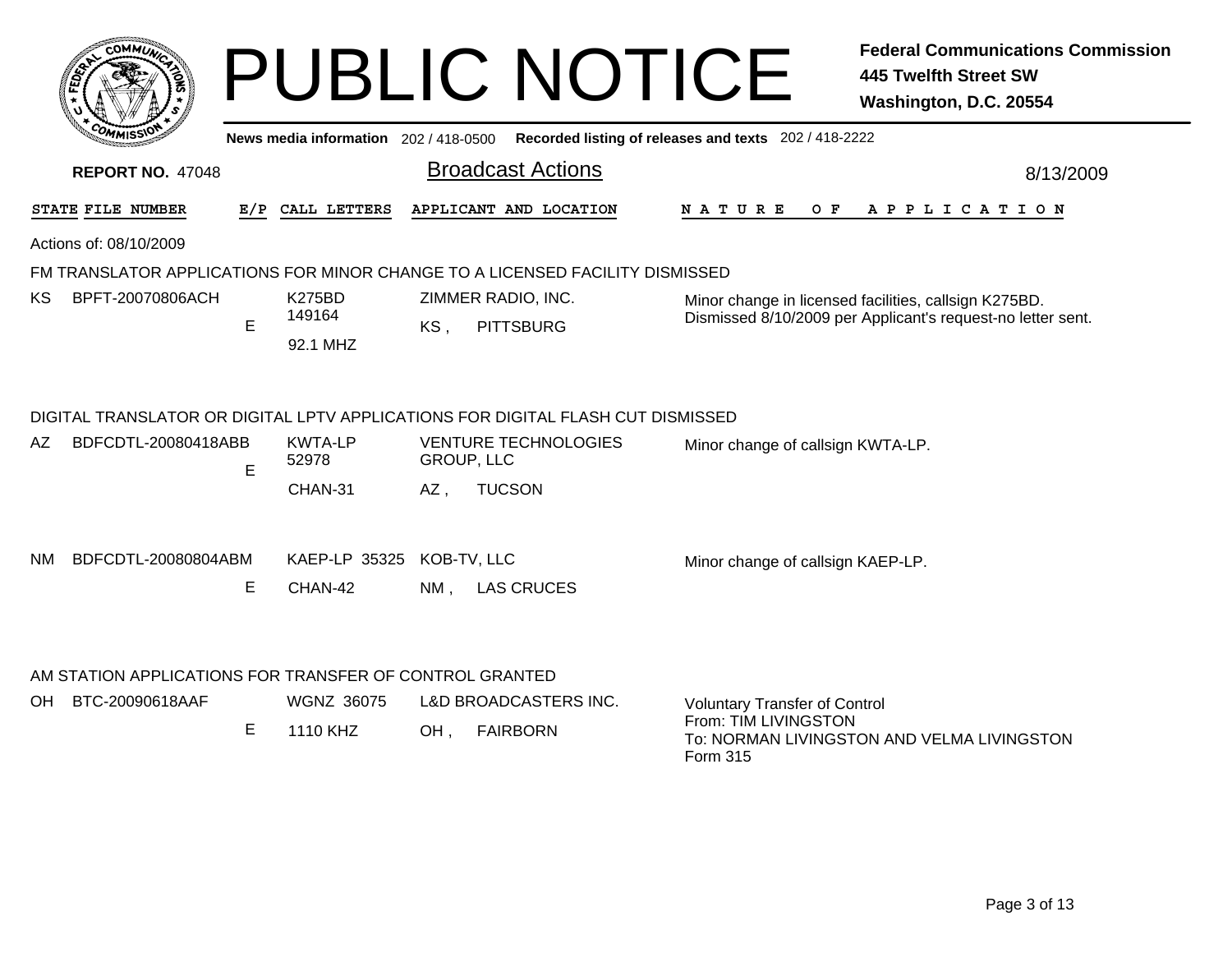|                                                               |                                | <b>PUBLIC NOTICE</b>                                                                                                    |                                                                   | <b>Federal Communications Commission</b><br><b>445 Twelfth Street SW</b><br>Washington, D.C. 20554 |
|---------------------------------------------------------------|--------------------------------|-------------------------------------------------------------------------------------------------------------------------|-------------------------------------------------------------------|----------------------------------------------------------------------------------------------------|
| <b>REPORT NO. 47048</b>                                       |                                | News media information 202 / 418-0500 Recorded listing of releases and texts 202 / 418-2222<br><b>Broadcast Actions</b> |                                                                   | 8/13/2009                                                                                          |
| STATE FILE NUMBER                                             | E/P CALL LETTERS               | APPLICANT AND LOCATION                                                                                                  | $O$ $F$<br>N A T U R E                                            | A P P L I C A T I O N                                                                              |
| Actions of: 08/10/2009                                        |                                |                                                                                                                         |                                                                   |                                                                                                    |
| AM STATION APPLICATIONS FOR DIRECT MEASUREMENT GRANTED        |                                |                                                                                                                         |                                                                   |                                                                                                    |
| BZ-20090713ADR<br>NC.                                         | <b>WHKP 54615</b>              | RADIO HENDERSONVILLE, INC.                                                                                              | <b>Direct Measurement</b>                                         |                                                                                                    |
| P                                                             | 1450 KHZ                       | HENDERSONVILLE<br>NC.                                                                                                   |                                                                   |                                                                                                    |
| CLASS A TV APPLICATIONS FOR ASSIGNMENT OF LICENSE GRANTED     |                                |                                                                                                                         |                                                                   |                                                                                                    |
| BALTTA-20090519ACA<br>KY.                                     | <b>WBKI-CA</b><br>38464        | <b>WBKISLG, LLC</b>                                                                                                     | Voluntary Assignment of License, as amended<br>From: WBKISLG, LLC |                                                                                                    |
| E                                                             | CHAN-28                        | KY,<br><b>LOUISVILLE</b>                                                                                                | To: LOUISVILLE TV GROUP, LLC<br>Form 314                          |                                                                                                    |
| DIGITAL CLASS A TV APPLICATIONS FOR DIGITAL FLASH CUT GRANTED |                                |                                                                                                                         |                                                                   |                                                                                                    |
| BDFCDTA-20090804AAI<br>AZ.                                    | K <sub>25</sub> HD-D<br>56172  | RICHARD D. TATHAM                                                                                                       | Minor change of callsign K25HD.                                   |                                                                                                    |
| E                                                             | CHAN-25                        | AZ.<br><b>BULLHEAD CITY, ETC.</b>                                                                                       |                                                                   |                                                                                                    |
| BDFCDVA-20090805AAS<br>SC.<br>Е                               | <b>WGSI-CD 4350</b><br>CHAN-11 | BEACH TV OF SOUTH CAROLINA, Minor change of callsign WGSI-CA.<br>INC.                                                   |                                                                   |                                                                                                    |
|                                                               |                                | SC <sub>1</sub><br><b>MURRELLS INLET</b>                                                                                |                                                                   |                                                                                                    |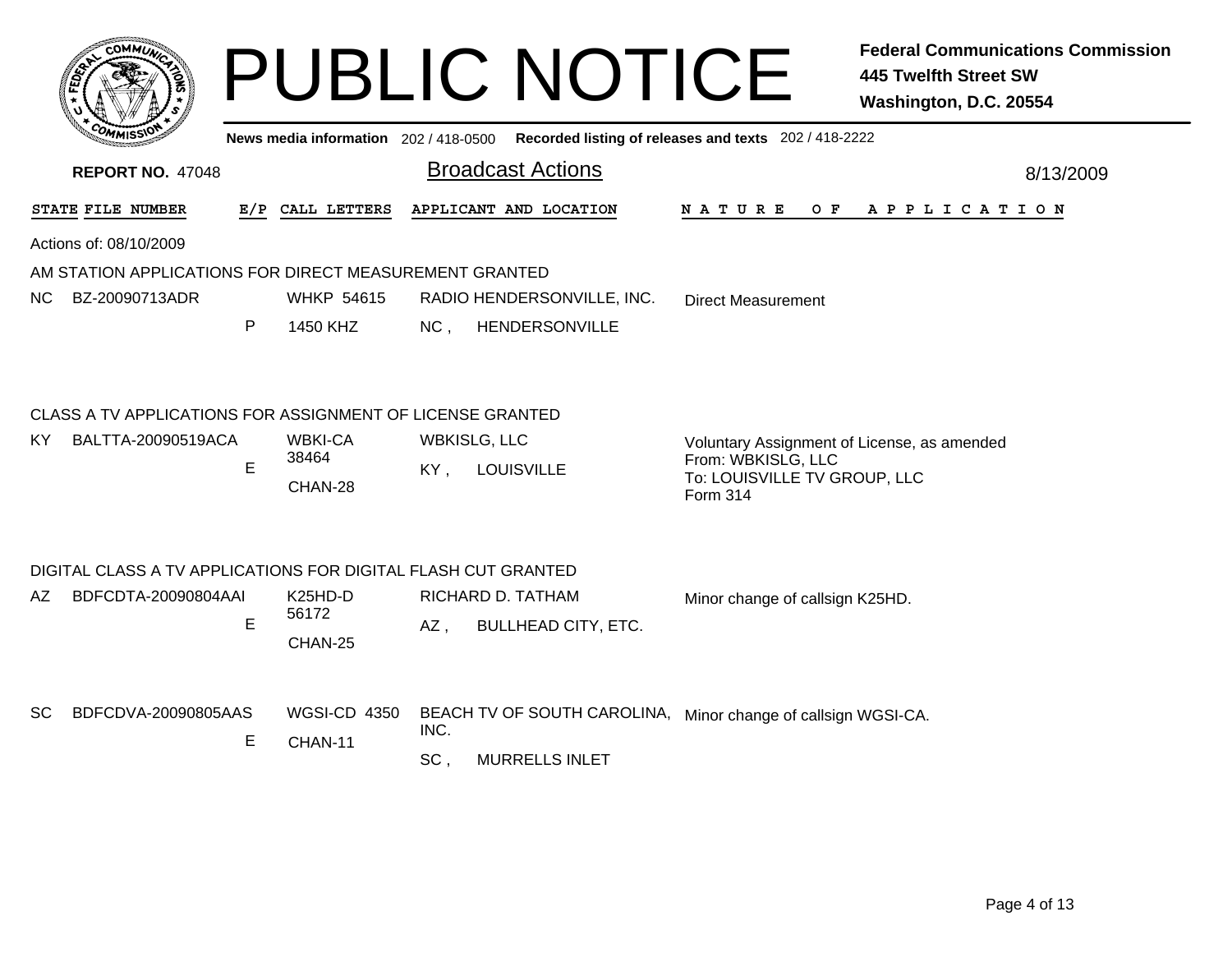|      |                                                           |     |                                       | <b>PUBLIC NOTICE</b>                                                                                                           | <b>Federal Communications Commission</b><br><b>445 Twelfth Street SW</b><br>Washington, D.C. 20554 |
|------|-----------------------------------------------------------|-----|---------------------------------------|--------------------------------------------------------------------------------------------------------------------------------|----------------------------------------------------------------------------------------------------|
|      |                                                           |     |                                       | News media information 202/418-0500 Recorded listing of releases and texts 202/418-2222                                        |                                                                                                    |
|      | <b>REPORT NO. 47048</b>                                   |     |                                       | <b>Broadcast Actions</b>                                                                                                       | 8/13/2009                                                                                          |
|      | STATE FILE NUMBER                                         | E/P | CALL LETTERS                          | APPLICANT AND LOCATION<br><b>NATURE</b><br>O F                                                                                 | APPLICATION                                                                                        |
|      | Actions of: 08/10/2009                                    |     |                                       |                                                                                                                                |                                                                                                    |
|      | DIGITAL TV APPLICATIONS FOR ASSIGNMENT OF LICENSE GRANTED |     |                                       |                                                                                                                                |                                                                                                    |
| KY.  | BALCDT-20090519ABZ                                        |     | WBKI-TV 25173 WBKISLG, LLC            | Voluntary Assignment of License, as amended                                                                                    |                                                                                                    |
|      |                                                           | E   | CHAN-19                               | From: WBKISLG, LLC<br>KY,<br><b>CAMPBELLSVILLE</b><br>To: LOUISVILLE TV GROUP, LLC<br>Form 314                                 |                                                                                                    |
|      |                                                           |     |                                       | DIGITAL TV APPLICATIONS FOR MINOR MODIFICATION TO A CONSTRUCTION PERMIT GRANTED                                                |                                                                                                    |
| MI   | BMPCDT-20090527AFA                                        | E   | WFQX-DT<br>25396<br>CHAN-32           | CADILLAC TELECASTING CO.<br>Modification of construction permit file number<br>BPCDT-20090505AAI.<br>$MI$ .<br><b>CADILLAC</b> |                                                                                                    |
|      | LOW POWER FM APPLICATIONS FOR LICENSE TO COVER GRANTED    |     |                                       |                                                                                                                                |                                                                                                    |
| AK . | BLL-20090804AAY                                           | E   | <b>KONR-LP</b><br>124266<br>104.9 MHZ | ORGANIZATION FOR NORTHERN<br>License to cover.<br>DEVELOPMENT D/B/A OUT<br><b>NORTH</b><br>ANCHORAGE<br>AK,                    |                                                                                                    |
| NC.  | BLL-20090804ACB                                           | E   | WFHC-LP<br>135228<br>97.3 MHZ         | <b>JBN INC.</b><br>License to cover.<br>NC <sub>1</sub><br><b>HENDERSONVILLE</b>                                               |                                                                                                    |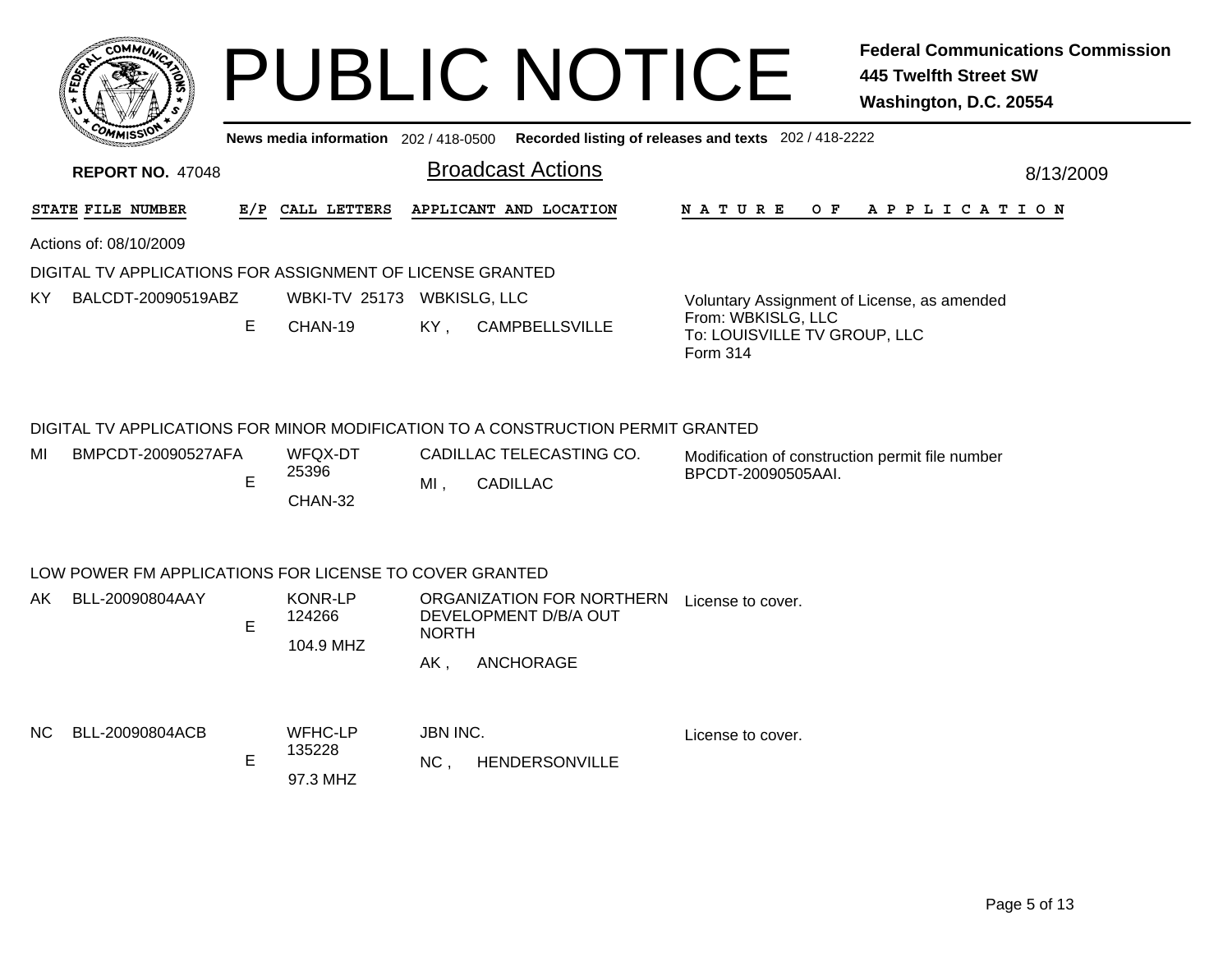|                                                                                      |    |                                     |        | <b>PUBLIC NOTICE</b>                          |                                                                                                                  | <b>Federal Communications Commission</b><br><b>445 Twelfth Street SW</b><br>Washington, D.C. 20554 |
|--------------------------------------------------------------------------------------|----|-------------------------------------|--------|-----------------------------------------------|------------------------------------------------------------------------------------------------------------------|----------------------------------------------------------------------------------------------------|
|                                                                                      |    | News media information 202/418-0500 |        |                                               | Recorded listing of releases and texts 202 / 418-2222                                                            |                                                                                                    |
| <b>REPORT NO. 47048</b>                                                              |    |                                     |        | <b>Broadcast Actions</b>                      |                                                                                                                  | 8/13/2009                                                                                          |
| STATE FILE NUMBER                                                                    |    | E/P CALL LETTERS                    |        | APPLICANT AND LOCATION                        | N A T U R E<br>O F                                                                                               | A P P L I C A T I O N                                                                              |
| Actions of: 08/10/2009                                                               |    |                                     |        |                                               |                                                                                                                  |                                                                                                    |
| LOW POWER FM APPLICATIONS FOR LICENSE TO COVER GRANTED                               |    |                                     |        |                                               |                                                                                                                  |                                                                                                    |
| BLL-20090805ACL<br>NC.                                                               | E  | WICE-LP<br>134678                   |        | EBENEZER PENTECOSTAL<br><b>RADIO SERVICE</b>  | License to cover.                                                                                                |                                                                                                    |
|                                                                                      |    | 97.1 MHZ                            | NC,    | HENDERSONVILLE                                |                                                                                                                  |                                                                                                    |
| FM STATION APPLICATIONS FOR ASSIGNMENT OF LICENSE GRANTED<br>BALH-20090723AEC<br>WV. | Е  | WVBD 165958<br>100.7 MHZ            |        | FINCH JR, DANIEL W<br>WV, FAYETTEVILLE        | <b>Voluntary Assignment of License</b><br>From: DANIEL W. FINCH, JR.<br>To: SUMMIT MEDIA SOUTH, INC.<br>Form 316 |                                                                                                    |
| FM STATION APPLICATIONS FOR LICENSE TO COVER GRANTED                                 |    |                                     |        |                                               |                                                                                                                  |                                                                                                    |
| BLED-20090804AAA<br>MN.                                                              | E. | KMKL 121767                         |        | <b>EDUCATIONAL MEDIA</b><br><b>FOUNDATION</b> | License to cover.                                                                                                |                                                                                                    |
|                                                                                      |    | 90.3 MHZ                            | $MN$ , | <b>NORTH BRANCH</b>                           |                                                                                                                  |                                                                                                    |
| FM STATION APPLICATIONS FOR MODIFICATION OF LICENSE GRANTED                          |    |                                     |        |                                               |                                                                                                                  |                                                                                                    |
| BMLH-20090730AAS<br>MТ                                                               |    | KZUS 164132                         |        | <b>COLLEGE CREEK MEDIA, LLC</b>               | License to modify.                                                                                               |                                                                                                    |
|                                                                                      | E  | 101.7 MHZ                           | MT,    | <b>HIGHWOOD</b>                               |                                                                                                                  |                                                                                                    |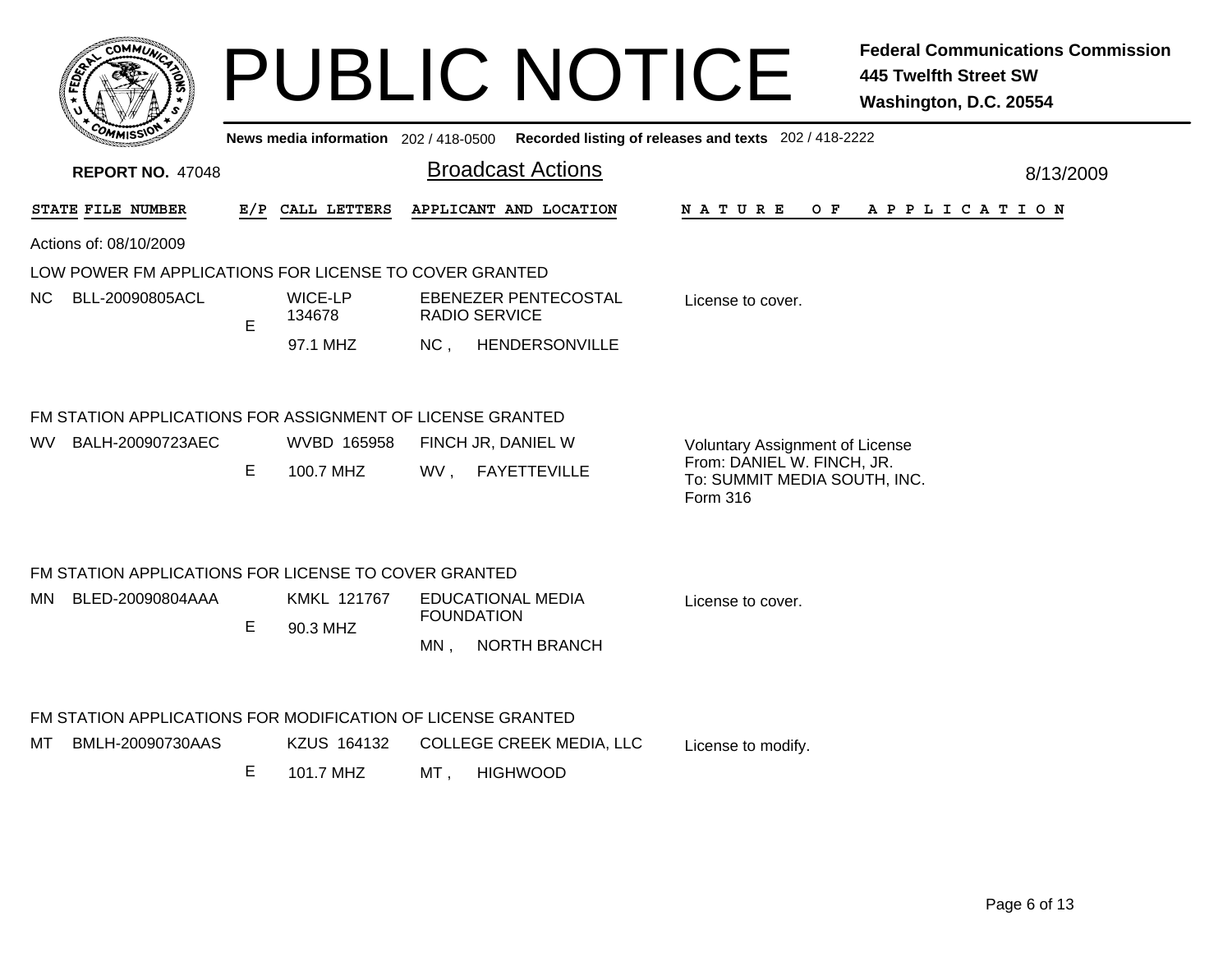|     |                         |     |                                       | <b>PUBLIC NOTICE</b>                                                                                                                 |                                                       | <b>Federal Communications Commission</b><br><b>445 Twelfth Street SW</b><br>Washington, D.C. 20554 |
|-----|-------------------------|-----|---------------------------------------|--------------------------------------------------------------------------------------------------------------------------------------|-------------------------------------------------------|----------------------------------------------------------------------------------------------------|
|     |                         |     | News media information 202 / 418-0500 |                                                                                                                                      | Recorded listing of releases and texts 202 / 418-2222 |                                                                                                    |
|     | <b>REPORT NO. 47048</b> |     |                                       | <b>Broadcast Actions</b>                                                                                                             |                                                       | 8/13/2009                                                                                          |
|     | STATE FILE NUMBER       | E/P | CALL LETTERS                          | APPLICANT AND LOCATION                                                                                                               | N A T U R E<br>O F                                    | A P P L I C A T I O N                                                                              |
|     | Actions of: 08/10/2009  |     |                                       |                                                                                                                                      |                                                       |                                                                                                    |
| MI  | BPED-20090605ABN        | Е   | <b>WHWG 90578</b><br>89.9 MHZ         | FM STATION APPLICATIONS FOR MINOR CHANGE TO A LICENSED FACILITY GRANTED<br>GOSPEL OPPORTUNITIES, INC.<br><b>TROUT LAKE</b><br>$MI$ , | Minor change in licensed facilities.                  |                                                                                                    |
| AR. | BPED-20090605ACB        | Е   | <b>KUAR 4296</b><br>89.1 MHZ          | <b>BOARD OF TRUSTEES OF THE</b><br>UNIVERSITY OF ARKANSAS<br><b>LITTLE ROCK</b><br>AR,                                               | Minor change in licensed facilities.                  |                                                                                                    |
| KS  | BPH-20090709ABL         | E   | KMOQ 408<br>105.3 MHZ                 | AMERICAN MEDIA INVESTMENTS<br>INC.<br><b>COLUMBUS</b><br>KS,                                                                         | Minor change in licensed facilities.                  |                                                                                                    |
| NY. | BALFT-20090619ADN       |     |                                       | FM TRANSLATOR APPLICATIONS FOR ASSIGNMENT OF LICENSE GRANTED<br>W237AY 77734 PATHWAY COMMUNITY RADIO,                                | <b>Voluntary Assignment of License</b>                |                                                                                                    |

, DEWITT NY

INC.

E

95.3 MHZ

From: PATHWAY COMMUNITY RADIO, INC.

To: CRAM COMMUNICATIONS, LLC

Form 345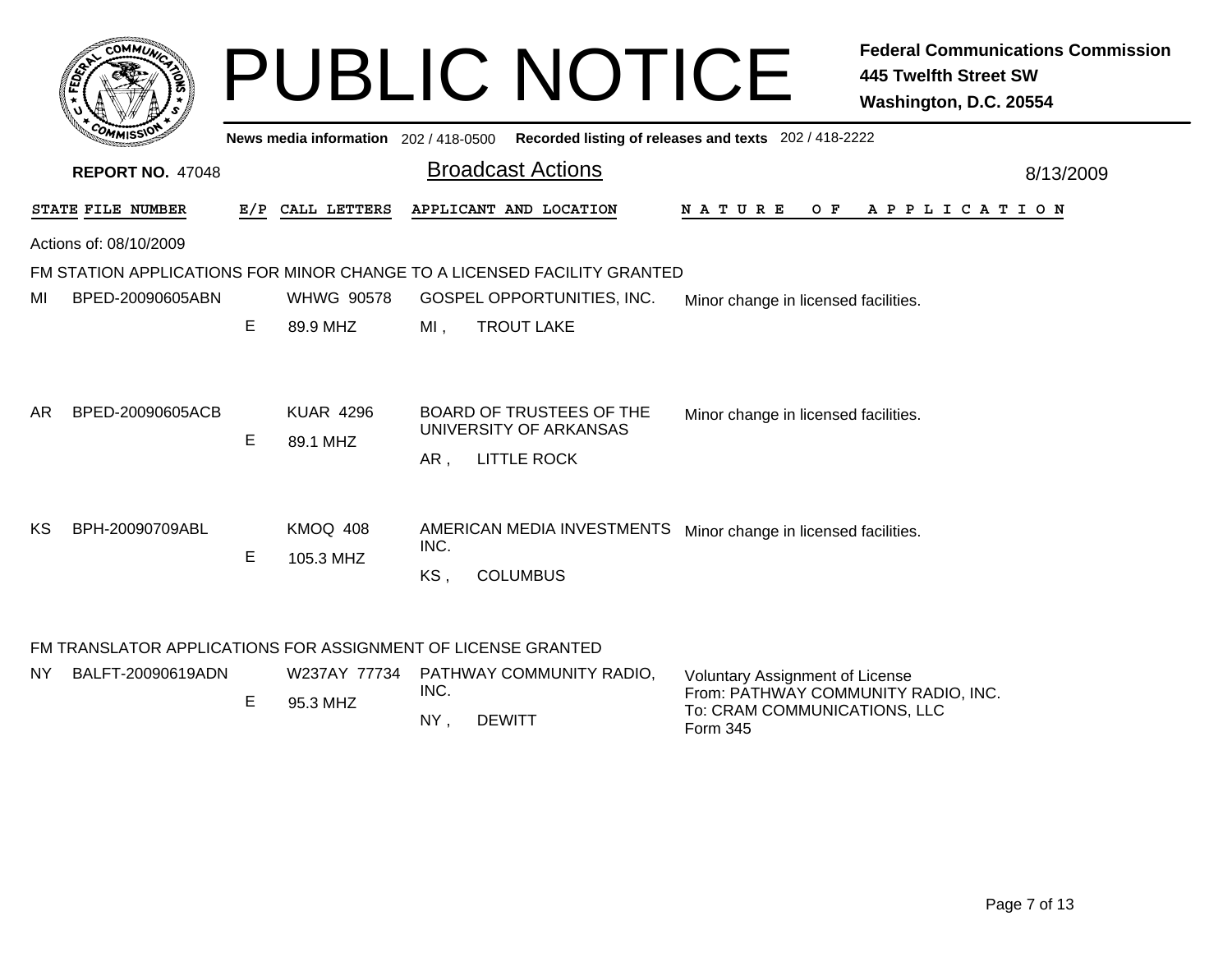|           |                         |   |                                     | <b>PUBLIC NOTICE</b>                                                     |                                                                                                                                  | <b>Federal Communications Commission</b><br><b>445 Twelfth Street SW</b><br>Washington, D.C. 20554 |
|-----------|-------------------------|---|-------------------------------------|--------------------------------------------------------------------------|----------------------------------------------------------------------------------------------------------------------------------|----------------------------------------------------------------------------------------------------|
|           |                         |   | News media information 202/418-0500 |                                                                          | Recorded listing of releases and texts 202 / 418-2222                                                                            |                                                                                                    |
|           | <b>REPORT NO. 47048</b> |   |                                     | <b>Broadcast Actions</b>                                                 |                                                                                                                                  | 8/13/2009                                                                                          |
|           | STATE FILE NUMBER       |   | E/P CALL LETTERS                    | APPLICANT AND LOCATION                                                   | N A T U R E                                                                                                                      | OF APPLICATION                                                                                     |
|           | Actions of: 08/10/2009  |   |                                     |                                                                          |                                                                                                                                  |                                                                                                    |
|           |                         |   |                                     | FM TRANSLATOR APPLICATIONS FOR ASSIGNMENT OF LICENSE GRANTED             |                                                                                                                                  |                                                                                                    |
| <b>NY</b> | BALFT-20090619ADO       | Е | 98.1 MHZ                            | W251AK 86708 PATHWAY COMMUNITY RADIO,<br>INC.<br>NEDROW/LAFAYETTE<br>NY, | Voluntary Assignment of License<br>From: PATHWAY COMMUNITY RADIO, INC.<br>To: CRAM COMMUNICATIONS, LLC<br>Form 345               |                                                                                                    |
| NY.       | BALFT-20090619ADP       | E | W268AE 87504<br>101.5 MHZ           | PATHWAY COMMUNITY RADIO,<br>INC.<br><b>WAMPSVILLE</b><br>$NY$ ,          | <b>Voluntary Assignment of License</b><br>From: PATHWAY COMMUNITY RADIO, INC.<br>To: CRAM COMMUNICATIONS, LLC<br>Form 345        |                                                                                                    |
| <b>NY</b> | BALFT-20090622AFP       | E | W203AW<br>90461<br>88.5 MHZ         | FAMILY LIFE MINISTRIES, INC.<br><b>FREDONIA</b><br>NY,                   | Voluntary Assignment of License, as amended<br>From: FAMILY LIFE MINISTRIES, INC.<br>To: SPIRIT COMMUNICATIONS, INC.<br>Form 345 |                                                                                                    |

## FM TRANSLATOR APPLICATIONS FOR MINOR CHANGE TO A LICENSED FACILITY GRANTED

| CA BPFT-20090807ADC | K232CX 14059 MCC RADIO, LLC |                         | Minor change in licensed facilities, callsign K232CX. |
|---------------------|-----------------------------|-------------------------|-------------------------------------------------------|
|                     | 94.3 MHZ                    | CA . DESERT HOT SPRINGS |                                                       |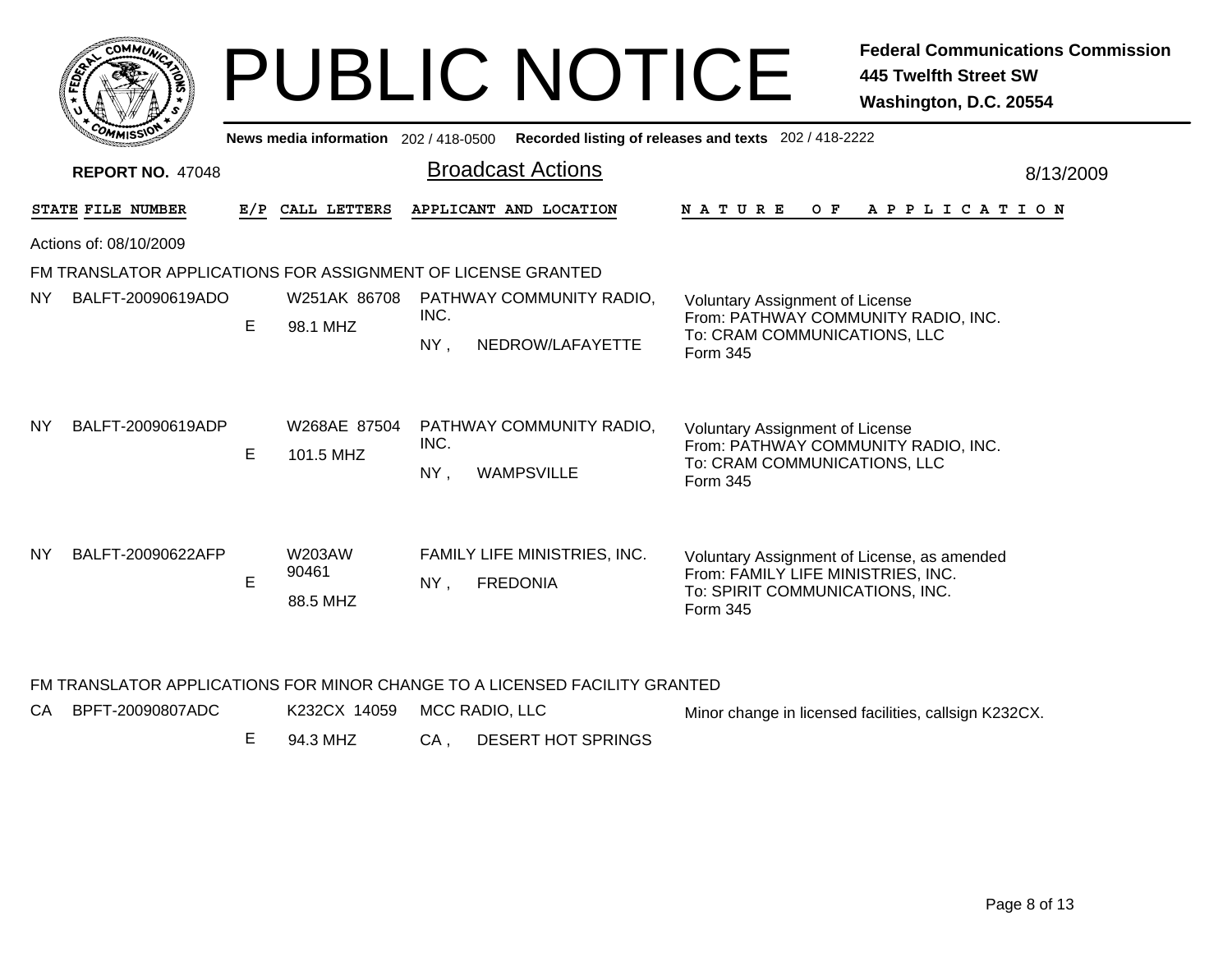|     |                         |   |                                       |                                  | <b>PUBLIC NOTICE</b>                                                          |                                                                           | <b>Federal Communications Commission</b><br><b>445 Twelfth Street SW</b><br>Washington, D.C. 20554 |
|-----|-------------------------|---|---------------------------------------|----------------------------------|-------------------------------------------------------------------------------|---------------------------------------------------------------------------|----------------------------------------------------------------------------------------------------|
|     |                         |   | News media information 202 / 418-0500 |                                  |                                                                               | Recorded listing of releases and texts 202 / 418-2222                     |                                                                                                    |
|     | <b>REPORT NO. 47048</b> |   |                                       |                                  | <b>Broadcast Actions</b>                                                      |                                                                           | 8/13/2009                                                                                          |
|     | STATE FILE NUMBER       |   | E/P CALL LETTERS                      |                                  | APPLICANT AND LOCATION                                                        | N A T U R E<br>O F                                                        | A P P L I C A T I O N                                                                              |
|     | Actions of: 08/10/2009  |   |                                       |                                  |                                                                               |                                                                           |                                                                                                    |
|     |                         |   |                                       |                                  | DIGITAL TRANSLATOR OR DIGITAL LPTV APPLICATIONS FOR DIGITAL FLASH CUT GRANTED |                                                                           |                                                                                                    |
| CA  | BDFCDTT-20080221AAH     | E | K47CC-D<br>13455                      | <b>CALIFORNIA</b>                | COMMUNITY TV OF SOUTHERN                                                      | Minor change of callsign K47CC.                                           |                                                                                                    |
|     |                         |   | CHAN-47                               | CA,                              | <b>VICTORVILLE</b>                                                            |                                                                           |                                                                                                    |
| ΟR  | BDFCDTL-20090608AAI     | E | K38KU-D<br>130048<br>CHAN-38          | <b>KENNETH E. LEWETAG</b><br>OR. | <b>SWEET HOME</b>                                                             | Minor change of callsign K38KU.<br>Engineering Amendment filed 07/30/2009 |                                                                                                    |
| MN. | BDFCDTT-20090617ADG     |   | K14LF-D 68701                         | UHF TV, INC.                     |                                                                               | Minor change of callsign K14LF.                                           |                                                                                                    |
|     |                         | Ε | CHAN-14                               | <b>WILLMAR</b><br>$MN$ ,         |                                                                               |                                                                           |                                                                                                    |
| ТX  | BDFCDTT-20090702ADA     | E | K17DS-D 1237<br>CHAN-17               | <b>DISTRICT</b><br>$TX$ ,        | AMARILLO JUNIOR COLLEGE<br><b>CLARENDON</b>                                   | Minor change of callsign K17DS.<br>Engineering Amendment filed 07/31/2009 |                                                                                                    |
| WA. | BDFCDTV-20090716ABT     | E | K09ES-D 69504<br>CHAN-9               | <b>ASSOCIATION INC</b><br>WA,    | UPPER WENATCHEE VALLEY TV<br><b>CASHMERE</b>                                  | Minor change of callsign K09ES.                                           |                                                                                                    |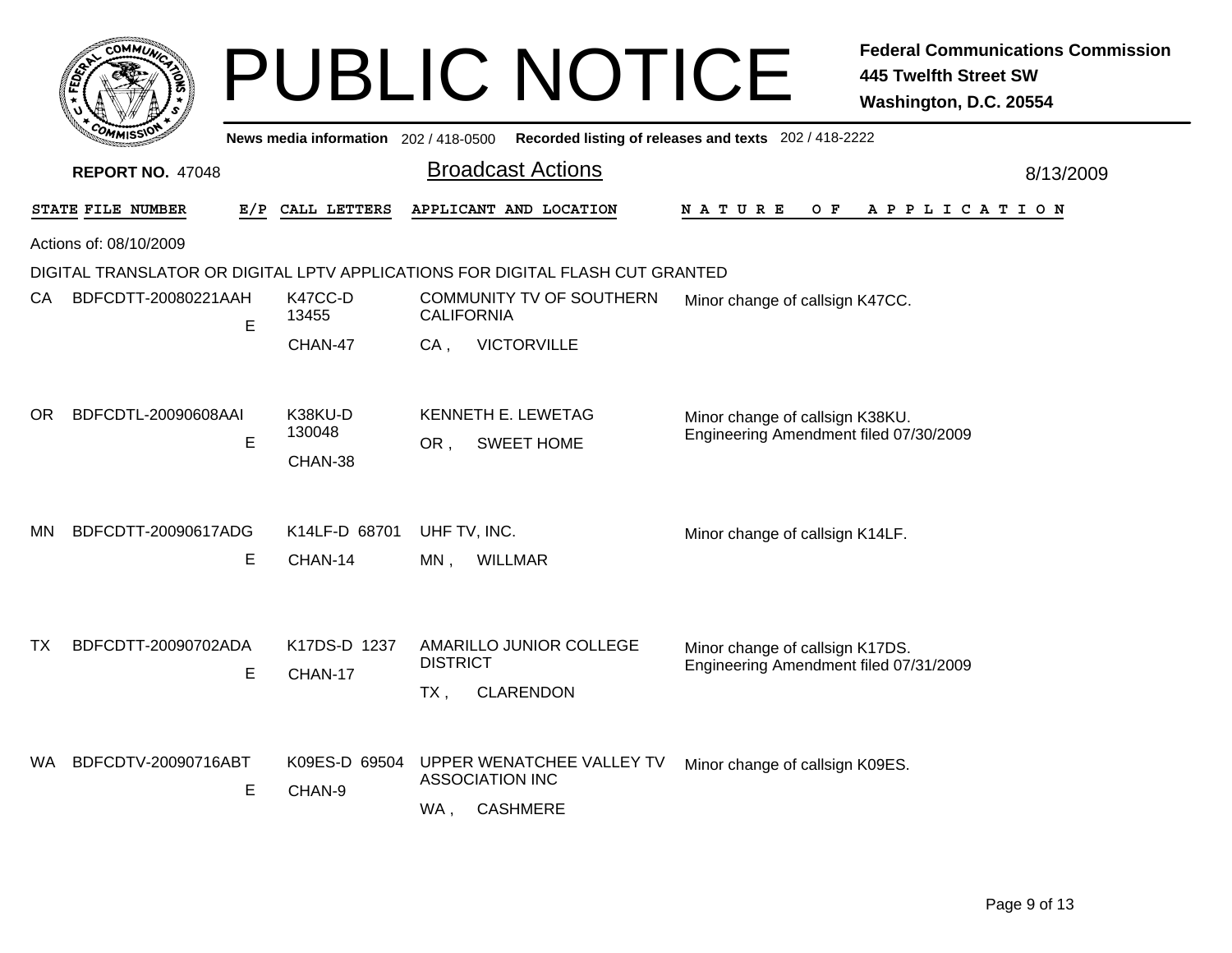|     | <b>COMMUT</b>           |   |                                          |                                     | <b>PUBLIC NOTICE</b>                                                          |                                                       | <b>Federal Communications Commission</b><br><b>445 Twelfth Street SW</b><br>Washington, D.C. 20554 |  |
|-----|-------------------------|---|------------------------------------------|-------------------------------------|-------------------------------------------------------------------------------|-------------------------------------------------------|----------------------------------------------------------------------------------------------------|--|
|     |                         |   | News media information 202 / 418-0500    |                                     |                                                                               | Recorded listing of releases and texts 202 / 418-2222 |                                                                                                    |  |
|     | <b>REPORT NO. 47048</b> |   |                                          |                                     | <b>Broadcast Actions</b>                                                      |                                                       | 8/13/2009                                                                                          |  |
|     | STATE FILE NUMBER       |   | E/P CALL LETTERS                         |                                     | APPLICANT AND LOCATION                                                        | N A T U R E<br>O F                                    | A P P L I C A T I O N                                                                              |  |
|     | Actions of: 08/10/2009  |   |                                          |                                     |                                                                               |                                                       |                                                                                                    |  |
|     |                         |   |                                          |                                     | DIGITAL TRANSLATOR OR DIGITAL LPTV APPLICATIONS FOR DIGITAL FLASH CUT GRANTED |                                                       |                                                                                                    |  |
|     | WA BDFCDTV-20090716ABX  | E | K11EZ-D 69509                            | <b>ASSOCIATION INC</b>              | UPPER WENATCHEE VALLEY TV                                                     | Minor change of callsign K11EZ.                       |                                                                                                    |  |
|     |                         |   | CHAN-11                                  | WA.                                 | <b>CASHMERE</b>                                                               |                                                       |                                                                                                    |  |
| WA. | BDFCDTV-20090716ACC     | E | K13ER-D<br>69503<br>CHAN-13              | ASSOCIATION INC<br>WA .             | UPPER WENATCHEE VALLEY TV<br><b>CASHMERE</b>                                  | Minor change of callsign K13ER.                       |                                                                                                    |  |
| UT  | BDFCDTT-20090731AAC     | E | K <sub>15</sub> CD-D<br>40786<br>CHAN-15 | SANPETE COUNTY<br>UT,               | <b>MAYFIELD</b>                                                               | Minor change of callsign K15CD.                       |                                                                                                    |  |
| CO  | BDFCDTT-20090731AAS     | Е | K45DH-D<br>53923<br>CHAN-45              | TELEVISION, INC.<br>CO <sub>1</sub> | <b>KOAT HEARST-ARGYLE</b><br><b>DURANGO</b>                                   | Minor change of callsign K45DH.                       |                                                                                                    |  |
| СA  | BDFCDTL-20090803ACP     | E | K39EO-D<br>17401<br>CHAN-39              | NETWORK, INC.<br>CA .               | THREE ANGELS BROADCASTING<br>CRESCENT CITY, ETC.                              | Minor change of callsign K39EO.                       |                                                                                                    |  |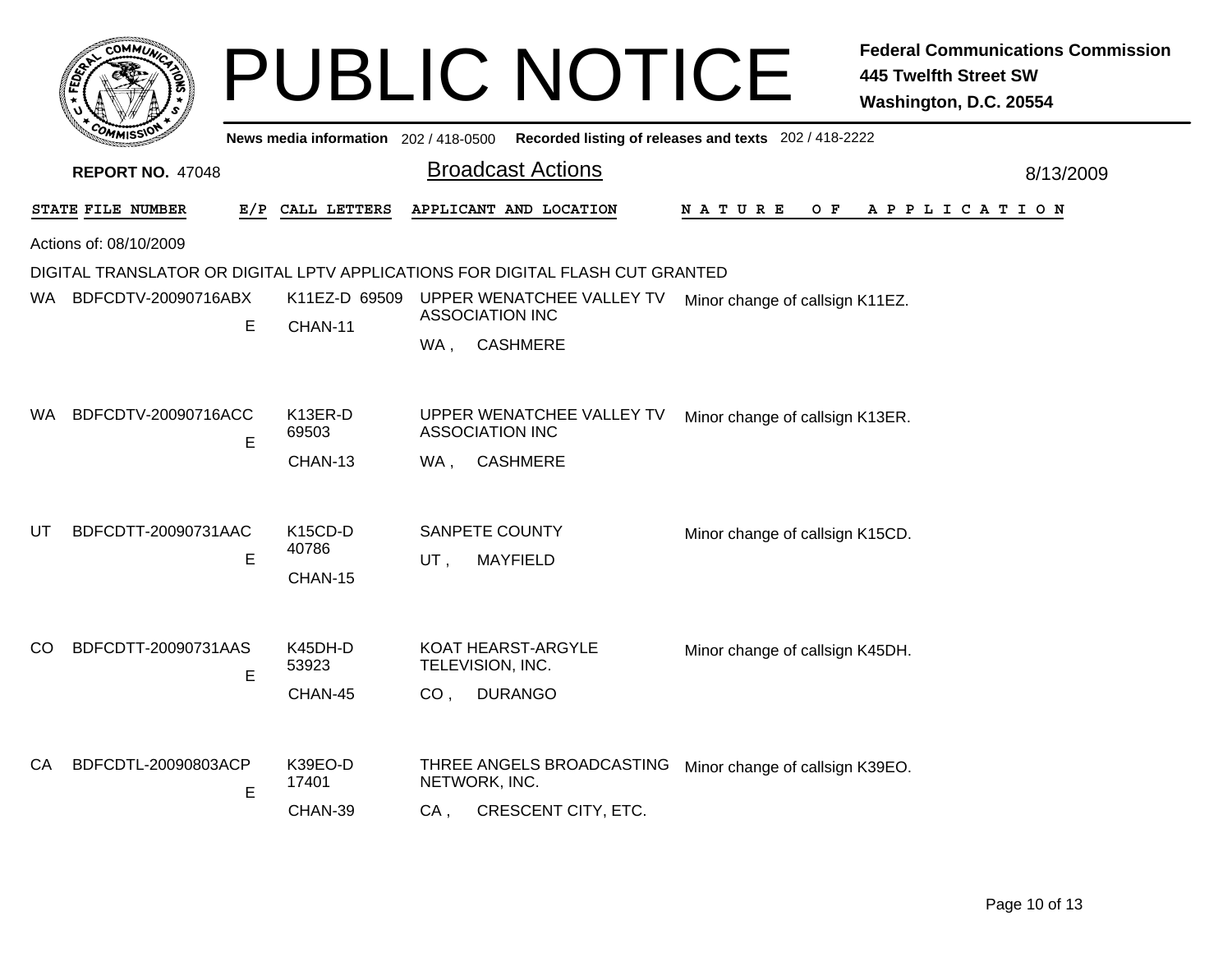|                                 |                                          | <b>PUBLIC NOTICE</b>                                                                                     | <b>Federal Communications Commission</b><br><b>445 Twelfth Street SW</b><br>Washington, D.C. 20554 |           |
|---------------------------------|------------------------------------------|----------------------------------------------------------------------------------------------------------|----------------------------------------------------------------------------------------------------|-----------|
|                                 |                                          | News media information 202 / 418-0500 Recorded listing of releases and texts 202 / 418-2222              |                                                                                                    |           |
| <b>REPORT NO. 47048</b>         |                                          | <b>Broadcast Actions</b>                                                                                 |                                                                                                    | 8/13/2009 |
| <b>STATE FILE NUMBER</b>        | E/P CALL LETTERS                         | APPLICANT AND LOCATION                                                                                   | O F<br>APPLICATION<br>N A T U R E                                                                  |           |
| Actions of: 08/10/2009          |                                          |                                                                                                          |                                                                                                    |           |
|                                 |                                          | DIGITAL TRANSLATOR OR DIGITAL LPTV APPLICATIONS FOR DIGITAL FLASH CUT GRANTED                            |                                                                                                    |           |
| CO<br>BDFCDTL-20090803AFF<br>E  | K41DE-D<br>61477                         | SAN JUAN BASIN AREA<br>VOC.-TECH.SCH.                                                                    | Minor change of callsign K41DE.                                                                    |           |
|                                 | CHAN-41                                  | CO, CORTEZ, ETC.                                                                                         |                                                                                                    |           |
| BDFCDTL-20090804AAJ<br>ТX<br>E  | K41EQ-D<br>67004<br>CHAN-41              | THREE ANGELS BROADCASTING Minor change of callsign K41EQ.<br>NETWORK, INC.<br><b>TEXARKANA</b><br>$TX$ , |                                                                                                    |           |
| AZ<br>BDFCDTT-20090804ACA<br>E  | K <sub>14</sub> HC-D<br>68891<br>CHAN-14 | FOX TELEVISION STATIONS, INC. Minor change of callsign K14HC.<br>$AZ$ ,<br><b>PRESCOTT</b>               |                                                                                                    |           |
| AZ<br>BDFCDTT-20090804ACJ<br>E  | K16BP-D 27723<br>CHAN-16                 | FOX TELEVISION STATIONS, INC. Minor change of callsign K16BP.<br>AZ,<br>COTTONWOOD                       |                                                                                                    |           |
| BDFCDTV-20090804ACM<br>AZ.<br>Е | K07OJ-D 53064<br>CHAN-7                  | NW COMMUNICATIONS OF<br>PHOENIX, INC.<br>SNOWFLAKE, ETC.<br>AZ,                                          | Minor change of callsign K07OJ.                                                                    |           |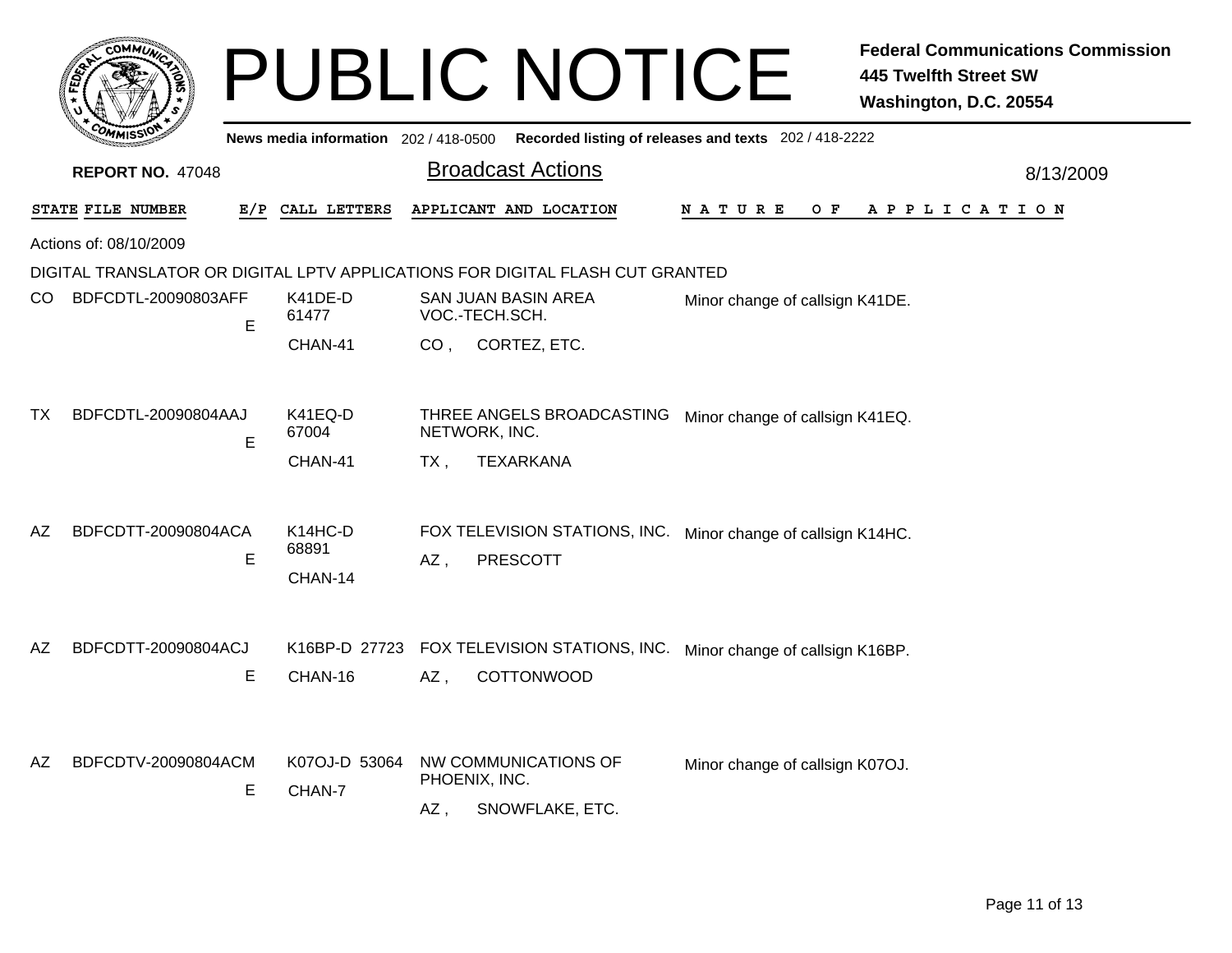|                         | <b>OMMUA</b>                                                                  |   |                                     |                      | <b>PUBLIC NOTICE</b>                                    |                                                       | <b>Federal Communications Commission</b><br><b>445 Twelfth Street SW</b><br>Washington, D.C. 20554 |  |  |
|-------------------------|-------------------------------------------------------------------------------|---|-------------------------------------|----------------------|---------------------------------------------------------|-------------------------------------------------------|----------------------------------------------------------------------------------------------------|--|--|
|                         |                                                                               |   | News media information 202/418-0500 |                      |                                                         | Recorded listing of releases and texts 202 / 418-2222 |                                                                                                    |  |  |
| <b>REPORT NO. 47048</b> |                                                                               |   |                                     |                      | <b>Broadcast Actions</b>                                |                                                       | 8/13/2009                                                                                          |  |  |
|                         | STATE FILE NUMBER                                                             |   | E/P CALL LETTERS                    |                      | APPLICANT AND LOCATION                                  | N A T U R E                                           | O F<br>A P P L I C A T I O N                                                                       |  |  |
|                         | Actions of: 08/10/2009                                                        |   |                                     |                      |                                                         |                                                       |                                                                                                    |  |  |
|                         | DIGITAL TRANSLATOR OR DIGITAL LPTV APPLICATIONS FOR DIGITAL FLASH CUT GRANTED |   |                                     |                      |                                                         |                                                       |                                                                                                    |  |  |
| AZ                      | BDFCDTT-20090804ACO                                                           | E | CHAN-36                             | PHOENIX, INC.        | K36AE-D 11283 NW COMMUNICATIONS OF                      | Minor change of callsign K36AE.                       |                                                                                                    |  |  |
|                         |                                                                               |   |                                     | AZ .                 | CLARKDALE, ETC.                                         |                                                       |                                                                                                    |  |  |
| AZ                      | BDFCDTT-20090804ACP                                                           | E | K48GI-D 11288<br>CHAN-48            | PHOENIX, INC.<br>AZ. | NW COMMUNICATIONS OF<br><b>FLAGSTAFF</b>                | Minor change of callsign K48GI.                       |                                                                                                    |  |  |
| AZ                      | BDFCDTT-20090804ACQ                                                           | Е | K39FC-D 11285<br>CHAN-39            | PHOENIX, INC.<br>AZ, | NW COMMUNICATIONS OF<br>EAST FLAGSTAFF, ETC.            | Minor change of callsign K39FC.                       |                                                                                                    |  |  |
| ID                      | BDFCDTT-20090804ACR                                                           | Е | K49JD-D 62455<br>CHAN-49            | (IEPBS)<br>$ID$ ,    | STATE BOARD OF EDUCATION<br><b>KELLOGG</b>              | Minor change of callsign K49JD.                       |                                                                                                    |  |  |
| ID                      | BDFCDTV-20090804ACW                                                           | E | K05GQ-D<br>62418<br>CHAN-5          | (IEPBS)<br>ID,       | STATE BOARD OF EDUCATION<br><b>KOOSKIA &amp; STITES</b> | Minor change of callsign K05GQ.                       |                                                                                                    |  |  |
|                         |                                                                               |   |                                     |                      |                                                         |                                                       |                                                                                                    |  |  |